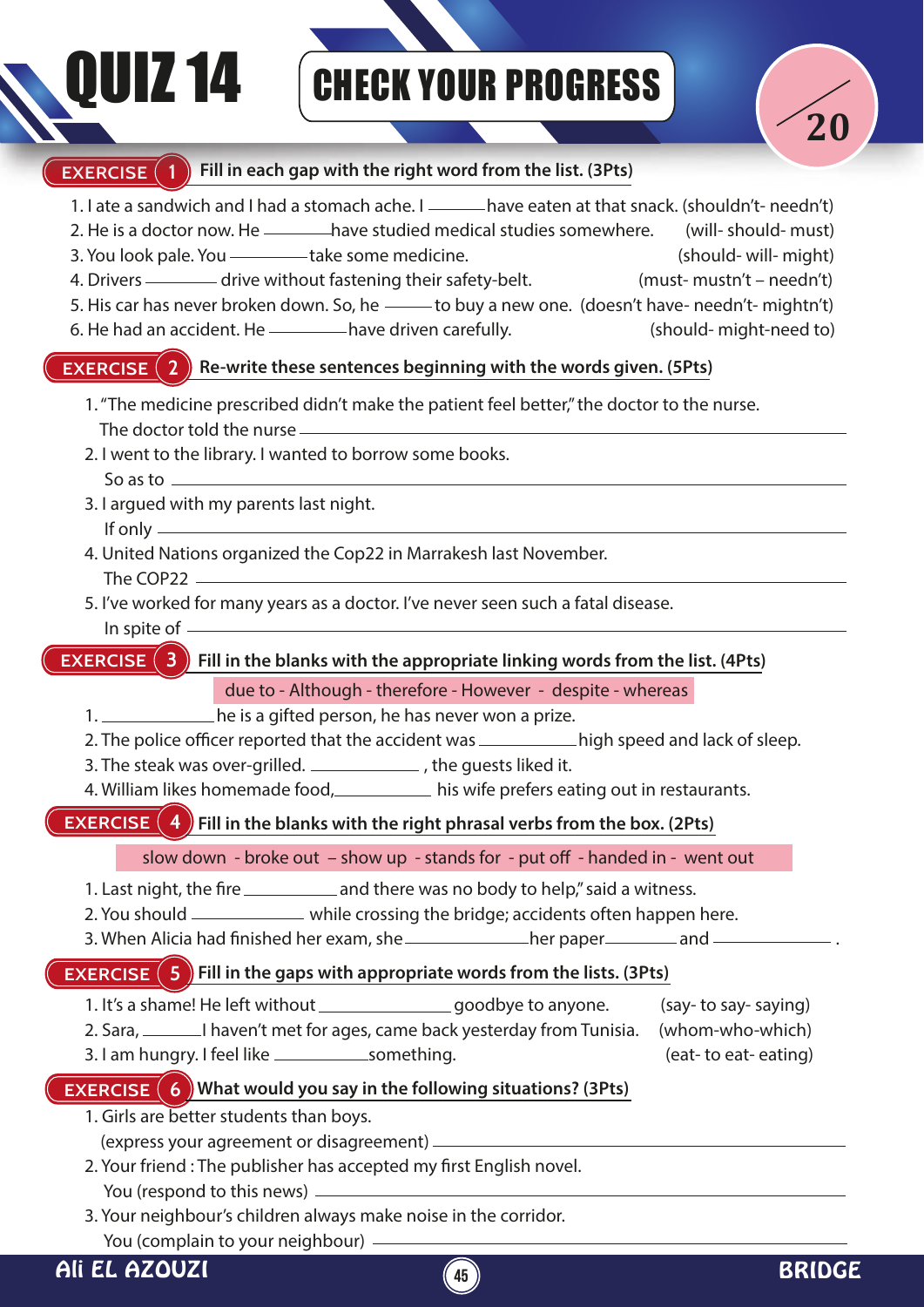## DUIZ 15 GHECK YOUR PROGRESS



#### **EXERCISE (1) Fill in the gaps with appropriate words from the list. (2Pts)**

#### humour - resources - independent - discrimination - countries

- 1- Bill is an \_\_\_\_\_\_\_\_\_\_\_\_\_\_\_\_\_\_student. He doesn't rely on his parents for his school fees or pocket money.
- 2- Mr. Bean has a sense of \_\_\_\_\_\_\_\_\_\_\_\_\_\_\_. He is good at making other people burst into laughter.
- 3- Some African immigrants still suffer from racial example 20 even in developed countries.
- 4- We mustn't squander our natural \_\_\_\_\_\_\_\_\_\_\_\_ namely water; we should think about the upcoming generations.

#### **EXERCISE (2)** Give the correct form of the words in brackets. (4Pts)

- 1. Doing (volunteer) \_\_\_\_\_\_\_\_\_\_\_\_\_ work is a good aspect of being a good and responsible citizen.
- 2. If we want to improve our education, we should change our (education) \_\_\_\_\_\_\_\_\_\_\_\_\_\_\_ system.
- 3. Cultural (diverse) \_\_\_\_\_\_\_ and global tolerance are needed to avoid culture shock among nations.
- 4. The new president declared that health (careful) \_\_\_\_\_\_\_\_\_\_\_ should be given top priority.

#### **EXERCISE (3) Fill in the blanks with the right words from the list. (2Pts)**

#### who – whose - whom - which - why - where

- 1. Mandy: Do you know the man is sitting there in the garden?
- Susan: Yes, he is Mr. Parker. The man **fact 10 mand family died last year in a plane crash.**
- 2. Malasyia is a place \_\_\_\_\_\_\_\_\_\_\_\_\_\_\_\_\_\_\_the prime minister usually spends his summer holiday.
- 3. "I need the money I lent you last year," Thomas told his friend.

#### **EXERCISE (4)** Re-write these sentences beginning with the words given. (5Pts)

- 1. "I will sell my new apartment," Peter said.
	- Peter said —
- 2. The president signed the two contracts yesterday. The two contracts
- 3. It's a pity! I didn't watch the film last night. If only
- 4. I didn't bring my son a gift. So, he was mad at me. If
- 5. We organized a meeting. We wanted to improve our working conditions in the factory.

in order to

### **EXERCISE**  $(5)$  Put the verbs in brackets in the correct tense. (3Pts)

- 1. My classmate and I are shooting a short film in the school. So far, we (finish)  $\frac{1}{1-\frac{1}{\sqrt{1-\frac{1}{\sqrt{1-\frac{1}{\sqrt{1-\frac{1}{\sqrt{1-\frac{1}{\sqrt{1-\frac{1}{\sqrt{1-\frac{1}{\sqrt{1-\frac{1}{\sqrt{1-\frac{1}{\sqrt{1-\frac{1}{\sqrt{1-\frac{1}{\sqrt{1-\frac{1}{\sqrt{1-\frac{1}{\sqrt{1-\frac{1}{\sqrt{1-\frac{1}{$ sequences. By the end of this month, we (post) \_\_\_\_\_\_\_\_\_\_\_\_\_\_\_\_\_\_\_\_\_\_\_\_\_\_\_\_\_\_\_\_\_\_ it on our school facebook page.
- 2. Mr. Taylor (buy) \_\_\_\_\_\_\_\_\_\_\_\_\_\_\_\_\_\_ a new car before he retired three years ago.

#### **EXERCISE (6) Match the following sentences with their functions. (4Pts)**

| <b>Sentences</b>                                                                    | <b>Functions</b> |
|-------------------------------------------------------------------------------------|------------------|
| 1. Jargon refers to a set of words or expressions used by a profession              | a. Opinion       |
| or a group of people.                                                               | b. Complaint     |
| 2. "Could you repair this wheel tire for me, please?" he said.                      | c. Definition    |
| 3. "I am terribly sorry for the noise we made last night. We had a party," he said. | d. Request       |
| 4. For me, getting a job is better than going to university.                        | e. Apology       |

**46**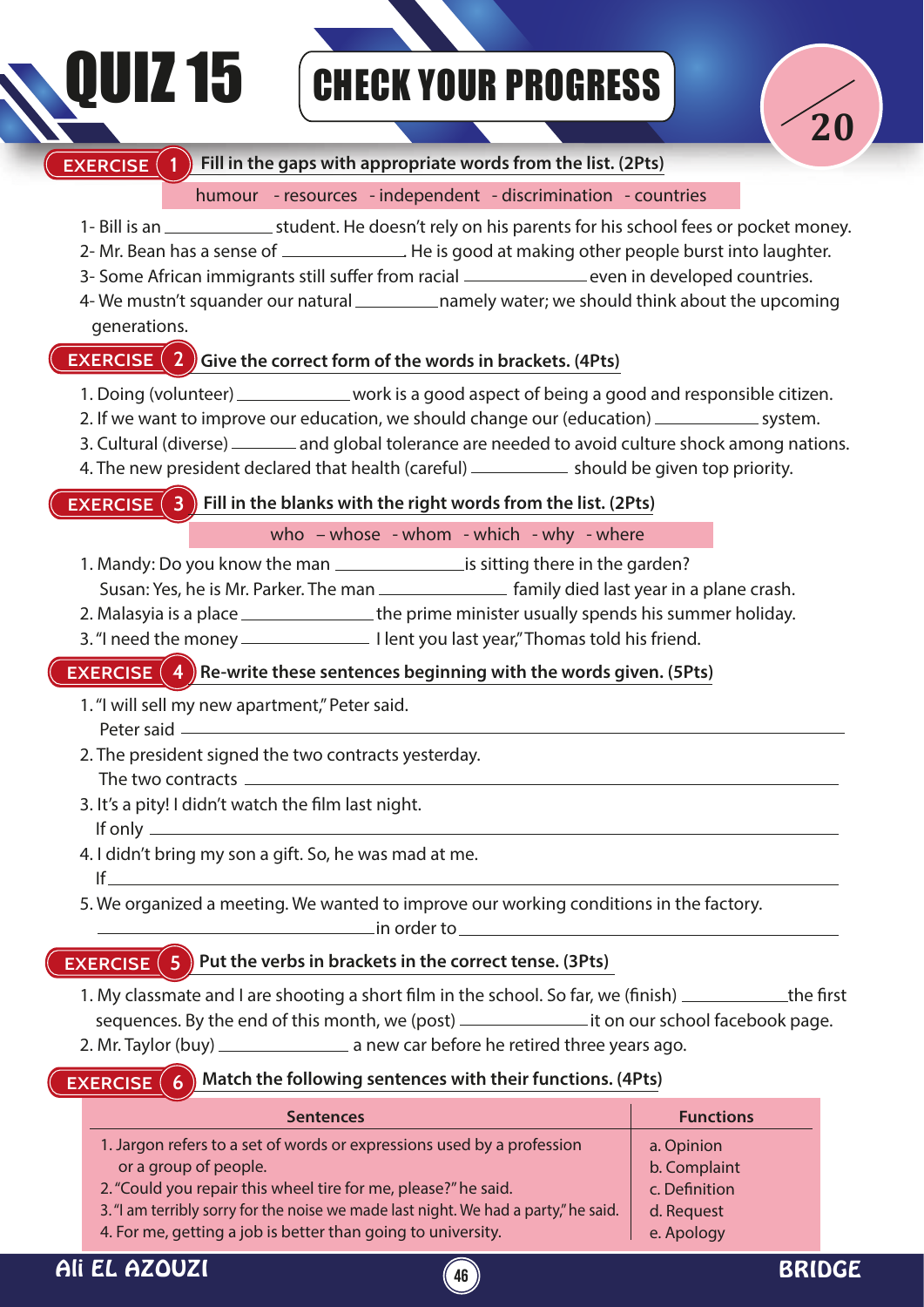# QUIZ 16 CHECK YOUR PROGRESS



#### **Fill in each gap with an appropriate word from the list. (4Pts) EXERCISE** (1

- **EXERCISE** 2 Re-write these sentences as suggested. (5Pts) **EXERCISE 3 EXERCISE 4** 1. Karim can't find his notebook. He \_\_\_\_\_\_\_\_\_ have left it in the classroom. (will-might-should) 2. Look at the girl **intertally is sitting on the chair.** She is Parker's daughter, Emily. (who-whose-which) 3. When I was a kid, I used a lot of chocolate. (eat - to eat – eating) 4. The journalist, you had the interview with, was my classmate. (whom-whose-who) 1. "I bought you a new puppet," the mother to her little daughter. The mother told her little daughter 2. They have built a new show car room in Marrakesh. A new show car room 3. Luke and his wife don't have the internet connection. They can't buy the products online. If Luke and his wife 4. Claude and his friend bought two tickets. They wanted to watch the match at the stadium.  $\overline{\phantom{a}}$  so that  $\overline{\phantom{a}}$ 5. I didn't take a taxi. So, I came late for the interview. I wish **8** Put the verbs in the correct form. (4Pts) 1. Camellia (start) \_\_\_\_\_\_\_\_\_\_\_ writing novels two years ago. Since then, she has participated in many international writing competitions. By the end of next year, she (print) out her fifth novel. 2. Kevin's aunt (to work) in Florida for many years before she (move) in the Chicago. **4** Fill in the blanks with the right phrasal verb. (4Pts) bring about - keep on - stand for - take off - put on
	- 1. "Just \_\_\_\_\_\_\_\_\_\_\_warming up. I'll be back soon," the coach told his players.
	- 2. The Cop22 will certainly \_\_\_\_\_\_\_\_\_\_\_ important changes to reduce global green house emissions in the world.
	- 3. "It's time to \_\_\_\_\_\_\_\_ your jacket and  $\_\_\_\_$  your pyjamas before you go to bed," the mother said.

#### **EXERCISE**  $(5)$  Give the correct form of the words between brackets. (2Pts)

- 1. Some students nd it dicult to (memory) irregular verbs.
- 2. I am sorry. I have a (complain) \_\_\_\_\_\_\_\_\_\_\_\_\_\_ about your dog. It was barking all night long.
- 3. Students should be (awareness) \_\_\_\_\_\_\_\_\_\_\_\_\_\_\_\_\_ of the danger of taking drugs on their health.
- 4. People say that farmers are responsible for the (destroy) \_\_\_\_\_\_\_\_\_\_\_\_\_\_\_ of forests.

#### **EXERCISE**  $(6)$  What would you say in the following situations? (1Pts)

- 1. You phoned somebody by mistake.
- You : (apologize to him)
- 2. You need your friend's motorbike to make a delivery. You (make a request)

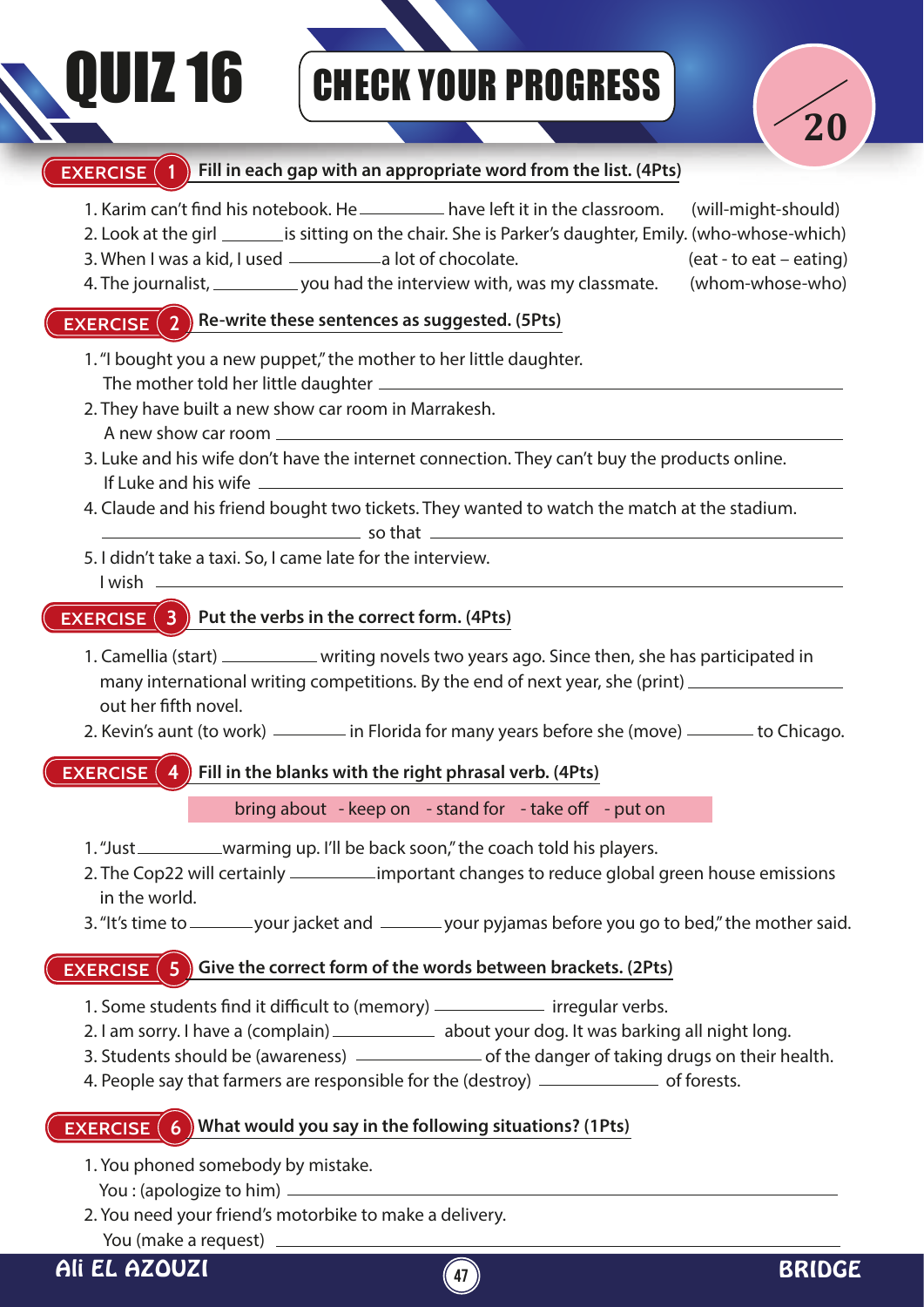# **IZ 17 CHECK YOUR PROGRESS**



### **EXERCISE** 1 Fill in each gap with an appropriate word from the list. (4Pts)

- 1. You \_\_\_\_\_\_\_\_\_\_ come all this way to bring this paper. You can just fax it. (need –needn't-will)
- 2. "You'd better \_\_\_\_\_\_ more water in the morning," the doctor told him. (drink-to drink-drinking)
- 3. She took the bus  $\frac{1}{2}$  arrive on time to work. (for- so as to so that)
- 
- 4. "Working at night with high salary doesn't \_\_\_\_\_\_\_ me," he said. (turn on- appeal to- log on)

#### **EXERCISE** (2) Re-write these sentences as suggested. (5Pts)

- 1. "You'd better see an optician before wearing those sunglasses," Uncle Fred told Brenda. Uncle Fred advised
- 2. Clark gave Garcia a diamond ring for her engagement. Garcia
- 3. I couldn't go to the racing car show because I didn't buy a ticket. If  $\equiv$
- 4. I was late to work last time; so, the boss got angry. I wish
- 5. She didn't want to be seen by the guests. The little girl hid under the table.

 $\equiv$  so as not to  $\equiv$ 

### **EXERCISE** (3) Put the verbs in brackets in the correct tense. (4Pts)

- 1. I (can, not) \_\_\_\_\_\_\_\_\_\_\_\_\_\_\_ answer your phone call last time because I (drive) \_\_\_\_\_\_\_\_\_\_\_\_\_\_ my car.
- 2. When Karim arrived at class, his classmates (already, to start) \_\_\_\_\_\_\_\_\_\_\_\_\_\_\_\_\_\_\_\_\_\_the exam .
- 3. The city council (build) \_\_\_\_\_\_\_\_\_\_\_\_\_\_\_\_\_\_\_\_ a new youth center in this city two years ago.

#### **EXERCISE** (  **Fill in the blanks with appropriate words from the list. (2Pts)**

attendance - Boarding – access - tempting - anthem

- 1. Brainy people are seduced by \_\_\_\_\_\_\_\_\_\_\_\_ salaries, better working conditions and modern facilities by host countries.
- 2. schools are badly needed in rural areas to stop dropping out of school.
- 3. Players should sing their national \_\_\_\_\_\_\_\_\_\_\_\_\_\_\_ before any official sports competition.
- 4. Nowadays, even in villages, people can have \_\_\_\_\_\_\_\_\_\_\_\_\_ to the internet.

#### **EXERCISE (5) Give the correct form of the words in brackets. (2Pts)**

- 1. In our hospital, we need a lot of (medicine) \_\_\_\_\_\_\_\_\_\_\_\_\_\_\_\_\_\_\_\_\_\_\_\_\_\_\_\_\_\_\_\_ supplies.
- 2. He made a good (choose) \_\_\_\_\_\_\_\_\_\_\_ to continue his studies abroad.
- 3. Students should (application) \_\_\_\_\_\_\_\_\_\_\_\_\_ for scholarship before the deadline.
- 4. This association's principal aim is to teach (illiteracy) \_\_\_\_\_\_\_\_\_\_\_\_\_women in countryside.

#### **EXERCISE (6) Re-write these sentences as suggested. (3Pts)**

- 1. He is a university professor. He is an active member in an NGO, too. (not only….but also)
- 2. He eats less greasy food. Yet, he is still fat. (in spite of)
- 3. The police arrested him because he killed an old lady. (Therefore)

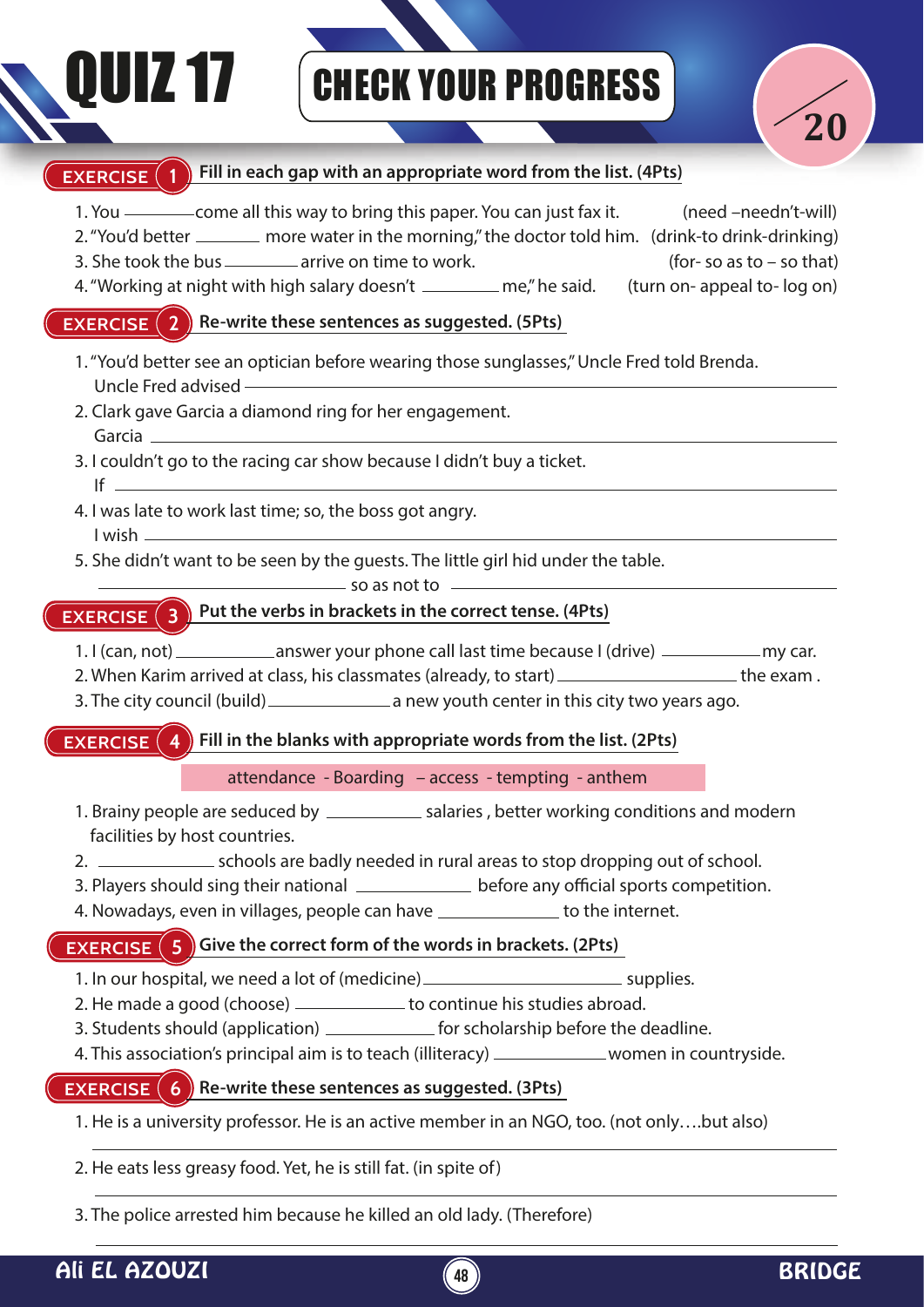## **IZ 18** CHECK YOUR PROGRESS



#### **EXERCISE (1)** Fill in each gap with appropriate words from the list. (2Pts)

#### higher - immigration - homework - housework - opportunities

- 1. Despite the efforts made to stop illegal (and increase ), many African immigrants still cross the sea.
- 2. To fight the problem of unemployment, the government should offer more job  $\equiv$ to diploma holders.
- 3. Besides babysitting the two kids, the house maid should do all the .
- 4. Some students prefer to continue their education in Morocco while others prefer abroad.

#### **EXERCISE 2 2** Give the correct form of the words in brackets. (3Pts)

- 1. This is an (nation) <u>—————</u> organization whose goal is to help needy people worldwide.
- 2. Jamal's mother is a (help) \_\_\_\_\_\_\_\_\_\_\_\_\_\_\_ woman. She always helps people who are in need.
- 3. He is a (care) student. He never does his homework.

#### **EXERCISE** (3) Re-write these sentences as suggested. (4Pts)

1. It should be forbidden in all public places. Smoking is a bad habit. (That's why)

2. Some workers are not satisfied with their salaries. They left their jobs. (As a consequence)

- 3. Last month, many flights to Istanbul were cancelled. The weather was bad. (due to)
- 4. The security guard didn't let the journalist in because he didn't bring the badge. (Therefore)

#### **EXERCISE** (4) Re-write these sentences as suggested. (4Pts)

- 1. "When did you meet the king?" the TV presenter asked an old man. The TV presenter wanted to know
- 2. It's a pity! I didn't bring my camera to take some photos.
- 3. I used to meet him in this restaurant. He has become my best friend. The man whom
- 4. They are building a new private school downtown. A new private school

#### **EXERCISE**  $\left( 5 \right)$  Give the correct form of the verbs between brackets. (3Pts)

- 1. In spite of being tired, the father insisted on (play) \_\_\_\_\_\_\_\_\_\_\_\_\_\_\_the game with his child.
- 2. Yesterday, Rose went to the gym after she (finish) \_\_\_\_\_\_\_\_\_\_\_\_\_\_her Math homework.
- 3. In two weeks' time, Henry and his wife (leave) \_\_\_\_\_\_\_\_\_\_\_\_\_\_\_\_\_\_\_\_\_\_\_\_\_\_\_\_\_\_\_ Australia.

#### **EXERCISE (6)** Give the correct form of the verbs between brackets. (4Pts)

| <b>Sentences</b>                                                                  | <b>Functions</b>    |
|-----------------------------------------------------------------------------------|---------------------|
| 1. You needn't have paid for the meal. My father is the owner of this restaurant. | a-Lack of necessity |
| 2. Sorry to have to say this, but your child was rude to me.                      | b-Complaining       |
| 3. "You are not allowed to take pictures in this museum," the notice says.        | c-Necessity         |
| 4. You need to send the papers now, otherwise your visa will be rejected.         | d-Prohibition       |

I wish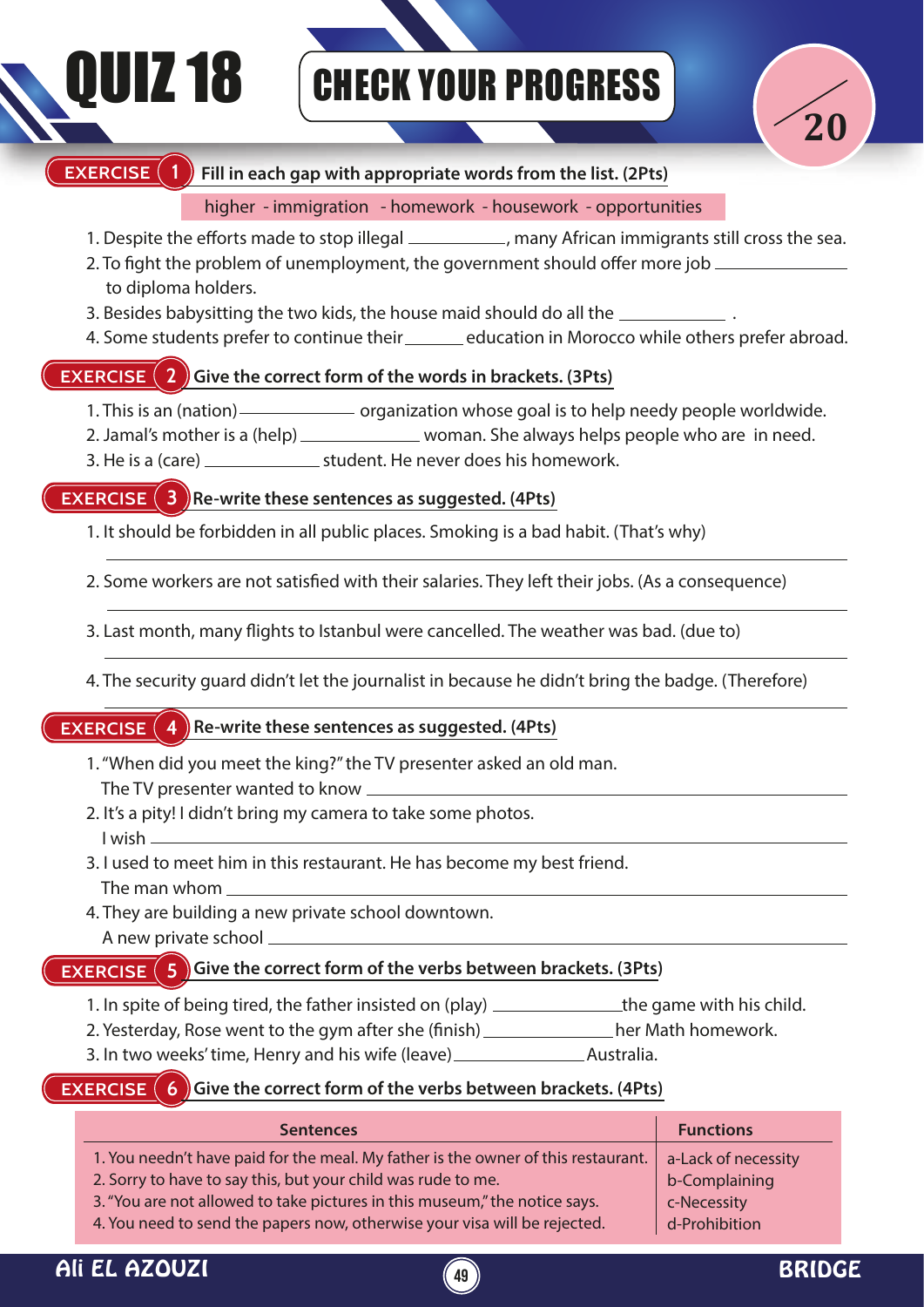## QUIZ 19 CHECK YOUR PROGRESS



#### **EXERCISE 1** Give the correct form of the words in brackets. (3Pts)

- 1. The jury didn't accept him because he was an (experienced) \_\_\_\_\_\_\_\_\_\_\_\_\_\_\_\_\_\_candidate.
- 2. The steward said," For your (safe) \_\_\_\_\_\_\_\_\_\_, fasten your seat-belt and switch off your cell phones."
- 3. Environmentalists argue that (industry) \_\_\_\_\_\_\_\_\_\_\_\_\_\_ factories should be built outside the city.

### **EXERCISE 2 Fill in the blanks with the words from the list. (2Pts)**

#### ceasing – voluntary – thoughtless - thoughtful - rights

- 1. It's \_\_\_\_\_\_\_\_\_\_\_\_\_\_\_\_ of you to help such homeless children; they are badly in need.
- 2. Community service and \_\_\_\_\_\_\_\_\_\_\_\_\_\_ work are good aspects of active citizenship.
- 3. Many Non-Governmental Organizations call for re in some African countries.
- 4. Free medical checks up and medication are one of the basic human .

#### **EXERCISE** (3) Put the verbs in brackets in the correct tense. (3Pts)

- 1. The film festival (to take) \_\_\_\_\_\_\_\_\_\_\_\_\_\_\_ place in Marrakesh every year.
- 2. Jamal (to work) as a teacher for 10 years before he became a headmaster.
- 3. By the end of July, students (finish) \_\_\_\_\_\_\_\_\_\_\_\_\_\_\_\_\_\_\_\_\_\_\_\_\_\_\_\_\_\_\_\_\_\_ all their exams.

#### **EXERCISE** (4) Re-write these sentences as suggested. (6Pts)

- 1. Christian didn't know the answer during the exam. Christian wishes
- 2. "Where can I find a cheap apartment for rent?" a tourist asked a man. The tourist wanted to know
- 3. Camellia is a rich woman. Yet, she doesn't help poor people. Despite -
- 4. The bus driver had to slow down because it was raining heavily. (Therefore)
- 5. The journalist brought a notebook. He wanted to take notes during the conference. (in order to)
- 6. I regret having gone to that party; it was terrible. I wish

#### **EXERCISE** 5  **Match these sentences with their appropriate functions. (4Pts)**

| <b>Sentences</b>                                       | <b>Functions</b>             |
|--------------------------------------------------------|------------------------------|
| 1. I'm afraid but we served you the food you ordered.  | a. Asking for advice         |
| 2. I have a problem with my teacher. What should I do? | b. Responding to a complaint |
| 3. Would you like me to help you do that exercise?     | c. Offering                  |
| 4. How about looking for another job?                  | d. Suggesting                |

#### **EXERCISE**  $(6)$  Fill in each gap with the correct word from the list. (2Pts)

1. The police officer \_\_\_\_\_\_\_\_\_\_\_\_\_ my name and address in his notebook. (took down- turned down) 2. He was able \_\_\_\_\_\_\_\_\_ three goals last match despite his injury. (score- to score- scoring) 3. I don't know the meaning of this word. Can you  $\frac{1}{\text{min}}$  in your dictionary? (pick up-look up) 4. You'd better \_\_\_\_\_\_\_\_\_\_\_\_\_\_the paper before you sign it. (read- to read- reading)

Ali EL AZOUZI **50** BRIDGE

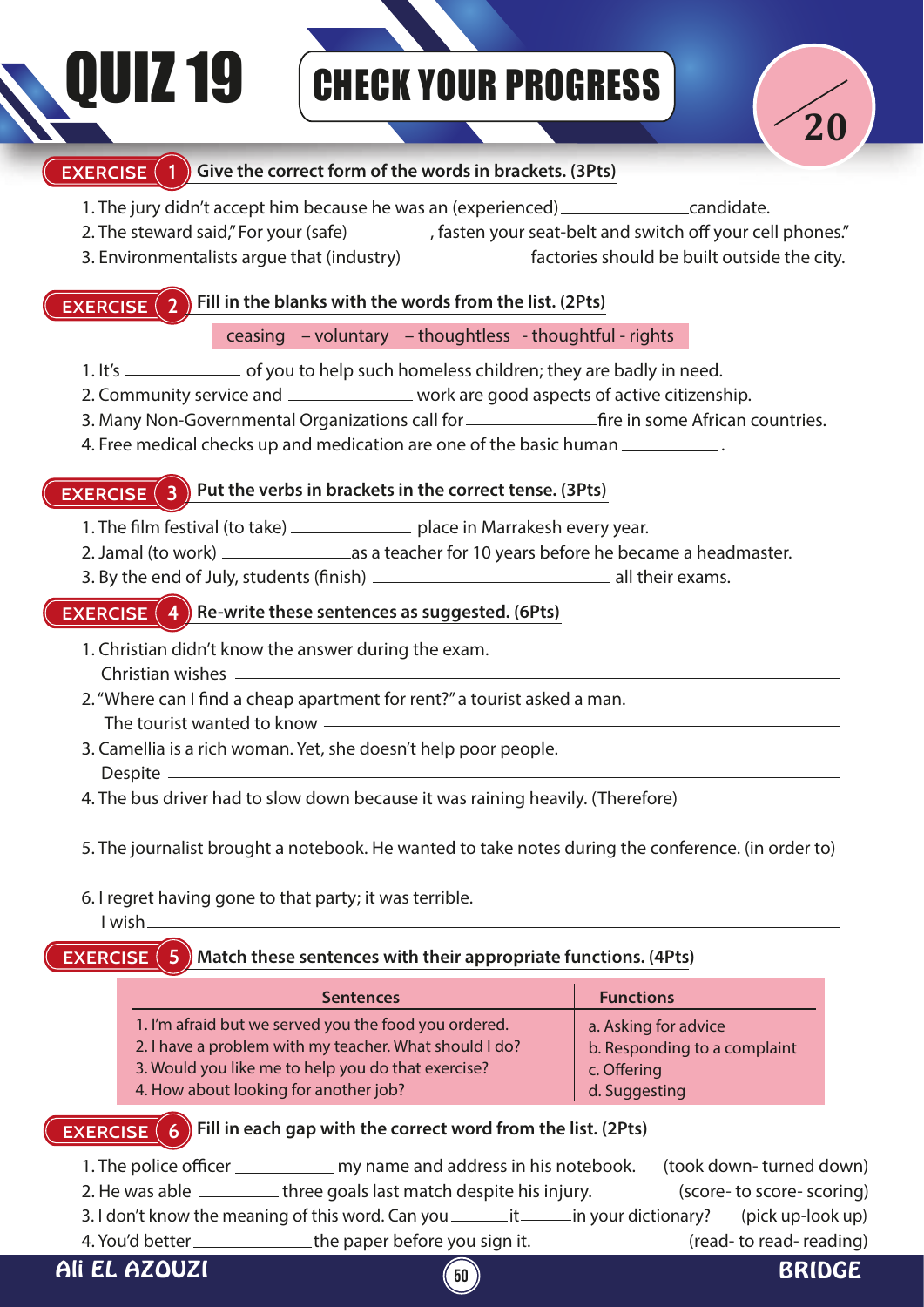# **DUIZ 20** GHECK YOUR PROGRESS



### **EXERCISE (2)** Fill in each gap with the appropriate word from the list. (2Pts) **EXERCISE** (3) Fill in each gap with the right word from the list. (4Pts) **EXERCISE 4 Circle the right answer. (4Pts) EXERCISE** (5) Re-write these sentences as suggested. (3Pts) **EXERCISE (6)** Match these sentences with their appropriate functions. (4Pts) **EXERCISE** 1 Put the verbs in brackets in the correct tense. (3Pts) 1. By this time next week, Sarah (join) \_\_\_\_\_\_\_\_\_\_\_\_\_\_\_\_\_ Sorbonne university. 2. Sam missed his flight yesterday. When he (get) \_\_\_\_\_\_\_\_\_\_\_\_\_ at the airport, the plane (already, take off)  $-$ 3. Thousands of tourists (to visit) \_\_\_\_\_\_\_\_\_\_\_\_\_\_\_ Morocco in 2010. 4. Mr. Lee (die) \_\_\_\_\_\_two months ago. He left two children who (study) \_\_\_\_\_\_\_\_ in France now. 1. You \_\_\_\_\_\_\_\_\_\_\_\_\_\_ go to the agency to pay the bills; you can do that on line. (needn't -need to) 2. He came late to school. He have missed the bus. (should- shouldn't- will) 3. Mr. Lynch has a Porsche car. He be wealthy. (must- should- will) 4. He \_\_\_\_\_\_\_\_\_\_\_\_\_\_\_\_\_ continue playing the match because he got injured. (can't- couldn't- must) 1. Although he had a lot of money, he didn't buy a car. (Nevertheless) 2. Frank wanted to check his spelling mistakes. He read the article twice. (so as to) 3. Despite being an old man, Mr. Wilson writes books in English. Although Mr. Wilson a. My friend suggested that he will plant more trees in the school garden. b. My friend suggested that he should plant more trees in the school garden. a. The party will organize in the cafeteria next week. b. The party will be organized in the cafeteria next week. a. We would have bought a new car if my father had saved enough money. b. We will buy a car if my father had saved enough money. a. He is studying hard for passing his final exams. b. He is studying hard for pass his final exams. 1. Ayman is not satisfied with the new place he has to live; it's too narrow for him. 2. Hot Maroc is a novel was written by a Moroccan writer, Yassin Adnane. whose - whom - where – which - why 1. That man can't be my uncle. My uncle is in Spain now. 2. He drives his car despite his handicap. a. Impossibility b. Concession **Sentences Functions** 1 2 3 4

- 3. I'm positive that my team will win the match tomorrow.
- 4. May I go to the restroom, Sir?

c. Permission d. Certainty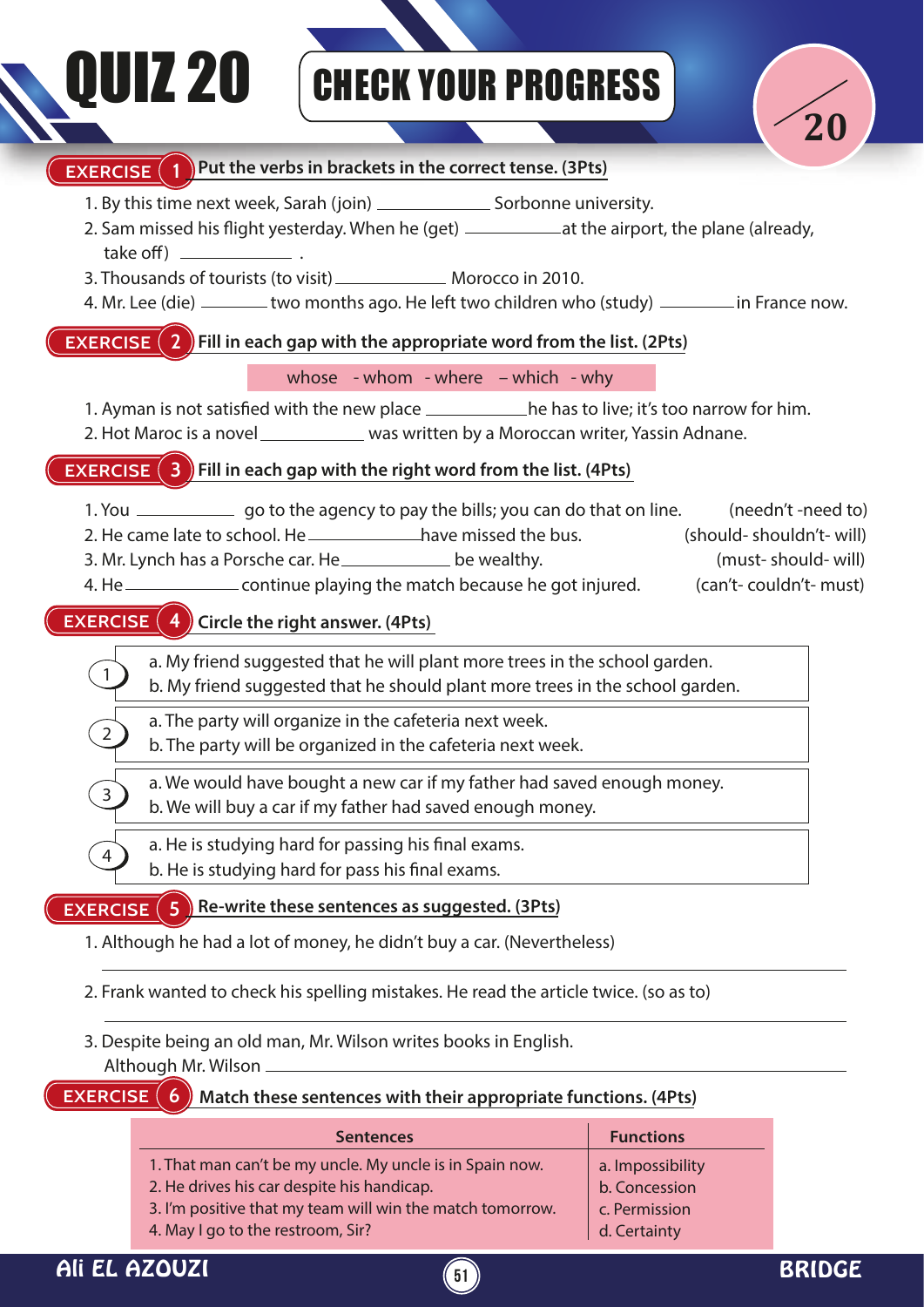# QUIZ 21 CHECK YOUR PROGRESS



#### **EXERCISE** (1) Put the verbs between brackets in the correct form. (4 Pts) 1. **Bob** : When shall I come to get my cell phone back? **Phone repairer** : You can come at 11 O'clock a.m. I (finish) (repair) it by then. 2. After  $I$  (see)  $\_\_\_\_\_\_\$ the film, "The twilight", which (win)  $\_\_\_\_\_\_\_\$ , the prize a few years ago, I (be) \_\_\_\_\_\_\_\_\_\_ deadly scared. 3. He (recently, to buy) \_\_\_\_\_\_\_\_\_\_\_\_\_\_\_\_\_\_\_\_\_\_ a new apartment in Casablanca. 4. "You'd better (to work) \_\_\_\_\_\_\_\_\_\_\_\_\_ and do more exercises," the teacher said. 5. Thanks for (devote) \_\_\_\_\_\_\_\_\_\_\_\_\_\_\_some of your time to answer our questionnaire. **EXERCISE (3) Fill in the gaps with the right phrasal verbs from the list. (4pts)** 1. WHO \_\_\_\_\_\_\_\_\_\_\_\_\_World Health Organization. 2. You should revise your essay before you it . 3. The candidate should \_\_\_\_\_\_\_\_\_\_\_\_\_\_\_\_ a new black suit and a tie for the interview. 4. He <u>estimal</u> the meeting because the manager had a terrible accident. **EXERCISE (2) Re-write these sentences as suggested. (6pts)** 1. Every day, the building keeper brings food to the dog. Every day, the food 2. "Let's take up evening classes to learn English?" the wife said. The wife suggested 3. Nadia walks to school every day because she doesn't have a bike. If Nadia 4. The tourist took the map with him. He didn't want to be lost in the desert. in order not to 5. He could not go to the concert because he had some homework to do. He wishes 6. "Don't worry about the global tests," the teacher said. The teacher told the student **EXERCISE** (4) What would you say in the following situations? (3Pts) 1. Your elder brother has just got engaged. (Congratulate him) 2. You went to a club and you wasted all your money. (Express regret) 3. You are on the phone talking to your Spanish friend who is coming to Morocco. (Ask him to bring you a real T-shirt of FC Barcelona) **EXERCISE** (5) Match these words to make appropriate collocations. (3Pts) 1. vacuum 2. cultural 3. sustainable a. diversity b. cleaner c. development put off  $-$  stands for  $-$  hand in  $-$  take off  $-$  put on

Ali EL AZOUZI **52** BRIDGE

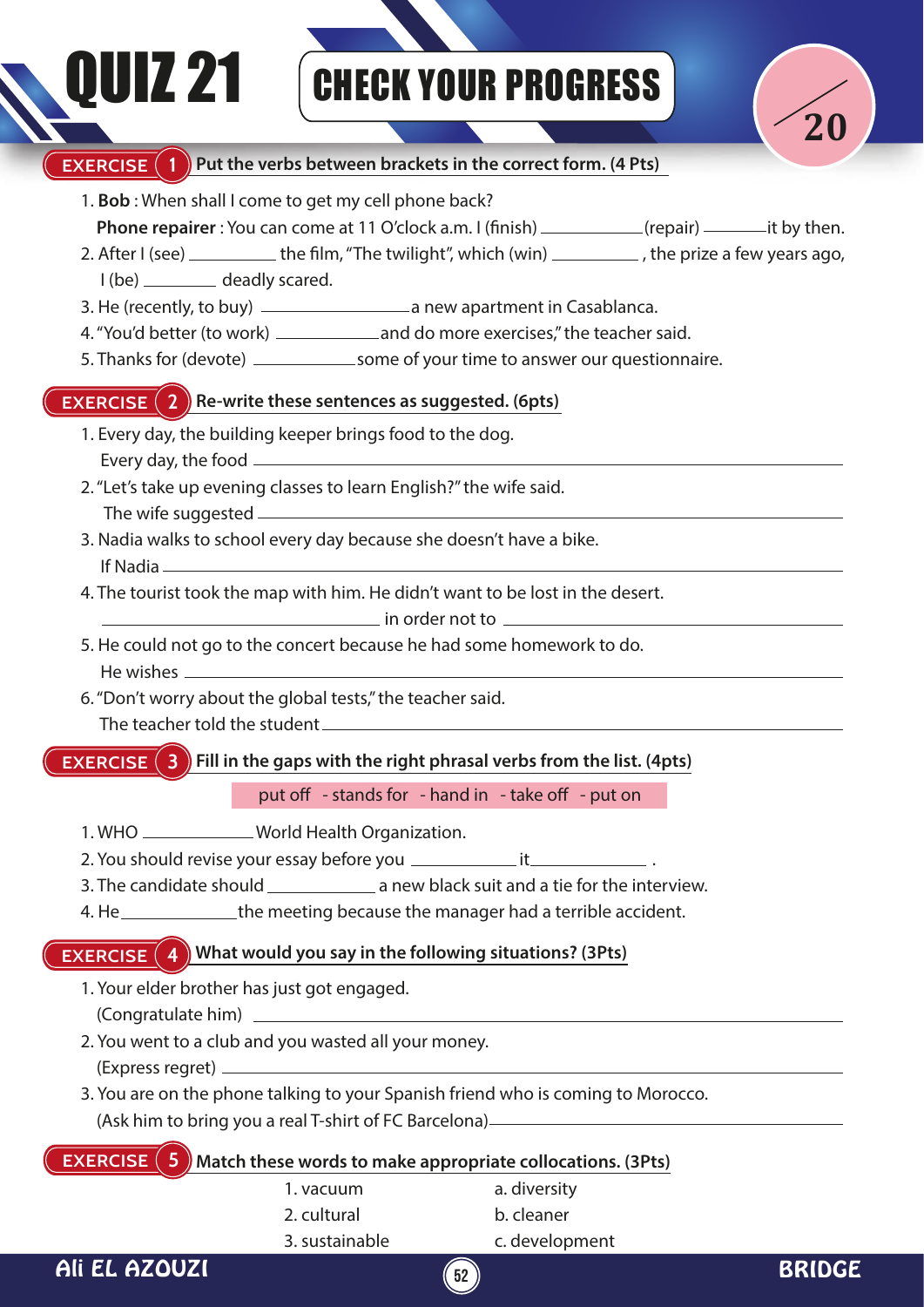# **DUIZ 22 GHECK YOUR PROGRESS**



#### **EXERCISE (1)** Fill in each gap with the right word from the list. (3Pts)

- 1. Unfortunately, Salah's son nish the exam on time. (couldn't- mustn't- needn't) 2. 1use your land phone to call my friends? (might- need- may)
	- 3. You look exhausted. I think you go home to relax. (should- will needn't)

#### **EXERCISE (2) Give the correct form of the words in brackets. (2Pts)**

- 1. You need a medical certificate to (justification)\_\_\_\_\_\_\_\_\_\_\_\_\_\_\_\_\_\_\_\_\_\_\_\_\_\_\_\_\_your absence.
- 2. The boss employed the job applicant (immediate) and after the interview.
- 3. When the electricity went off, there was a complete (dark) \_\_\_\_\_\_\_\_\_\_ all over the place.
- 4. The (invent) \_\_\_\_\_\_\_\_\_\_\_\_\_\_\_\_of light bulbs was a great achievement of Thomas Adison.

**EXERCISE (3)** Fill in the blanks with the right phrasal verb from the list. (3Pts)

run out – went through - sit for – put off – set up

- 1. He \_\_\_\_\_\_\_\_\_\_\_\_\_\_ difficult time last year because he had a lot of family problems.
- 2. We've \_\_\_\_\_\_\_\_\_\_\_\_\_\_\_ of bread. I need to go to the bakery now.
- 3. Students should prepare well before they \_\_\_\_\_\_\_\_\_\_\_\_\_\_\_ the exam.

### **EXERCISE (4)** Give the correct form of the verbs in brackets. (4Pts)

- 1. Why did you paint your room yellow? If you (paint) it red, it (look) \_\_\_\_\_\_\_\_ nicer.
- 2. When Ahmed got to the cinema, the film (already, to start) \_\_\_\_\_\_\_\_\_\_\_\_\_\_\_\_\_\_
- 3. If he had come earlier, he (not, to miss)  $-$  the train.
- 4. Thank you for (help) \_\_\_\_\_\_\_\_\_\_\_\_\_\_\_\_\_\_\_\_\_that old lady cross the road; that was very nice of you.

#### **EXERCISE**  $(5)$  Re-write these sentences as suggested. (5Pts)

- 1. "Don't forget to take your medication before the meals," the doctor said. The doctor reminded Natalie
- 2. The company manager said, " We give bonuses to hard working workers." The company manager said, "the bonuses  $\equiv$
- 3. The film you lent two weeks ago. I liked the film. (which)

### 4. I cheated on my wife and I regret it. I wish

5. Because he was injured, he couldn't run quickly. because of

### **EXERCISE 6** What would you say in the following situations? (3pts)

- 1. Someone asks you to help him carry his luggage at the airport. You : (refuse and give a reason)
- 2. Your friend called you and told you that he broke his arm in a basket ball match. You : (respond to this news) -
- 3. Suggest to your classmates cleaning the classroom on Sunday. You : -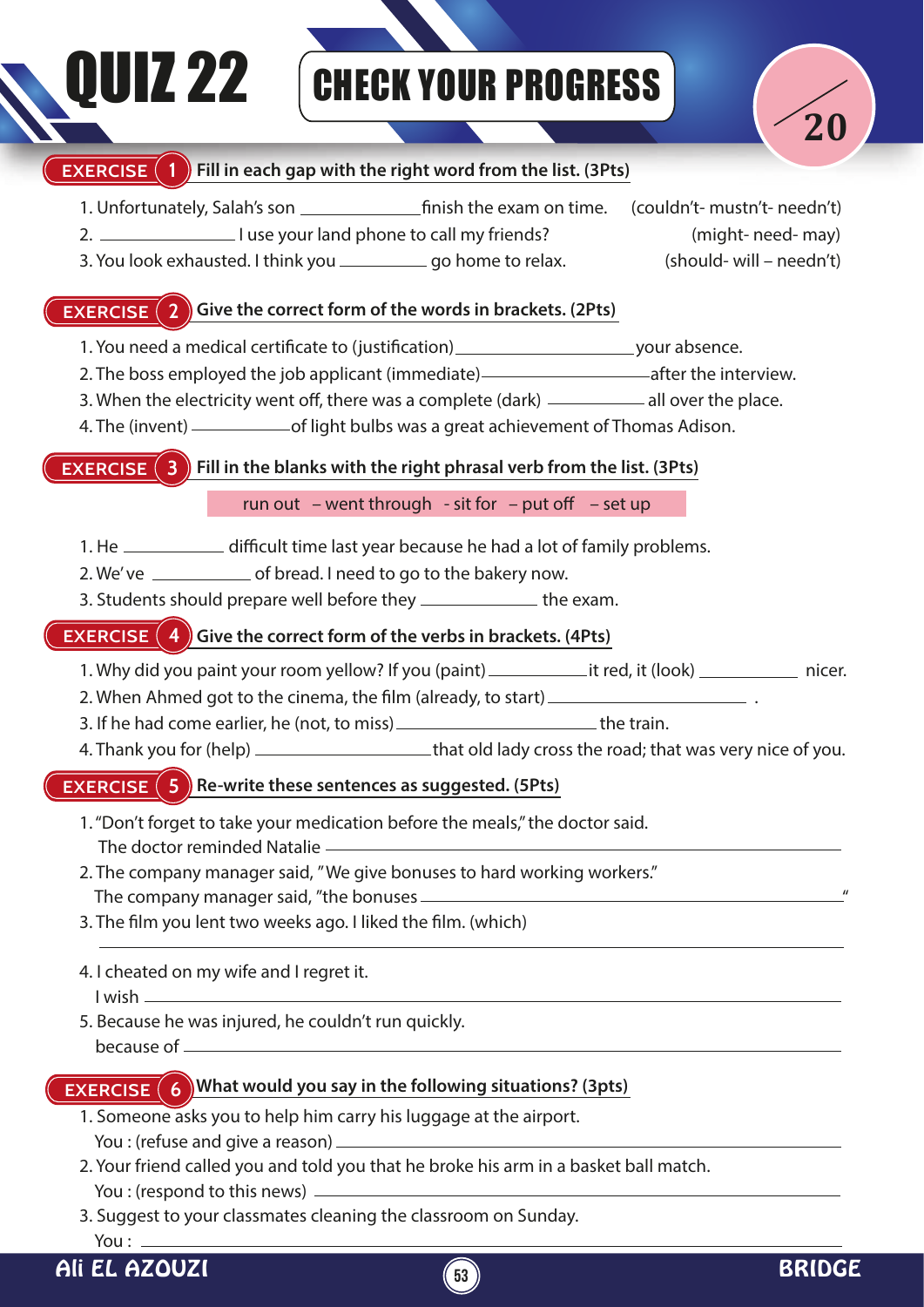## DUIZ 23 GHECK YOUR PROGRESS



#### **EXERCISE** (1) Give the correct form of the words in brackets. (3Pts)

- 1. The words are arranged in an (alphabet) \_\_\_\_\_\_\_\_\_\_\_\_\_\_ order in all dictionaries.
- 2. It's really (pain) \_\_\_\_\_\_\_\_\_\_\_\_\_\_\_ to see Palestine people being slaughtered and killed in public.
- 3. You can't rely on Silvia. She is an (rely) \_\_\_\_\_\_\_\_\_\_\_\_\_\_\_\_ person.

#### **EXERCISE (2) Put the verbs in brackets in the correct tense. (3Pts)**

- 1. By the end of next month, she (save) <u>end on the neugh money</u> to buy a new cell phone. She (to dream) of having an iPhone long time ago.
- 2. After she (watch) \_\_\_\_\_\_\_\_\_\_\_\_\_\_the film the other night, she went out with her friends.

#### **EXERCISE (3)** Join the following sentences using the words given. (3Pts)

1. He finished his homework early. He wanted to go to the stadium. (so as to)

- 2. Regardless of how old Mr. Lewis is, he is still the right coach for the team. No matter
- 3. I liked science fiction films. Now, I prefer romance stories. I used to

#### **EXERCISE**  $\left( 4 \right)$  Put the right prefix to the words in brackets. (5Pts)

#### pre - under - ex - part -un - dis - im

- 1. "Never (estimate) your opponent; he may win the next round," he told the boxer.
- 2. Mrs. Evans, who used to be my (teacher) \_\_\_\_\_\_\_\_\_\_\_\_\_\_\_, passed away last week.
- 3. I'll always remember my visit to London last year; it was an (forgettable) \_\_\_\_\_\_\_\_\_\_\_\_\_\_\_\_trip.
- 4. Besides studying, most of Moroccan students have (time) \_\_\_\_\_\_\_\_\_\_\_\_\_\_\_\_ jobs abroad.
- 5. Many associations are against (arranged) \_\_\_\_\_\_\_\_\_\_\_ marriage because it often ends in divorce.

#### **EXERCISE (5) Re-write these sentences as suggested. (5Pts)**

- 1. He didn't go to the doctor because he was not aware of the danger of this disease. If  $\equiv$
- 2. No one is allowed to park his car in this place. It's
- 3. Austin didn't have enough money to buy the camera. Austin wishes
- 4. The man didn't manage to open the door although he had the key.

. Nevertheless,

5. They have considered her as their president woman before the elections. She

#### **EXERCISE (6)** What would you say in the following situations? (1Pts)

- 1. Your friend complained because you lost his notebook. (apologize to him)
- 2. You are not satisfied with the service in a luxurious restaurant.

(complain to the restaurant manager)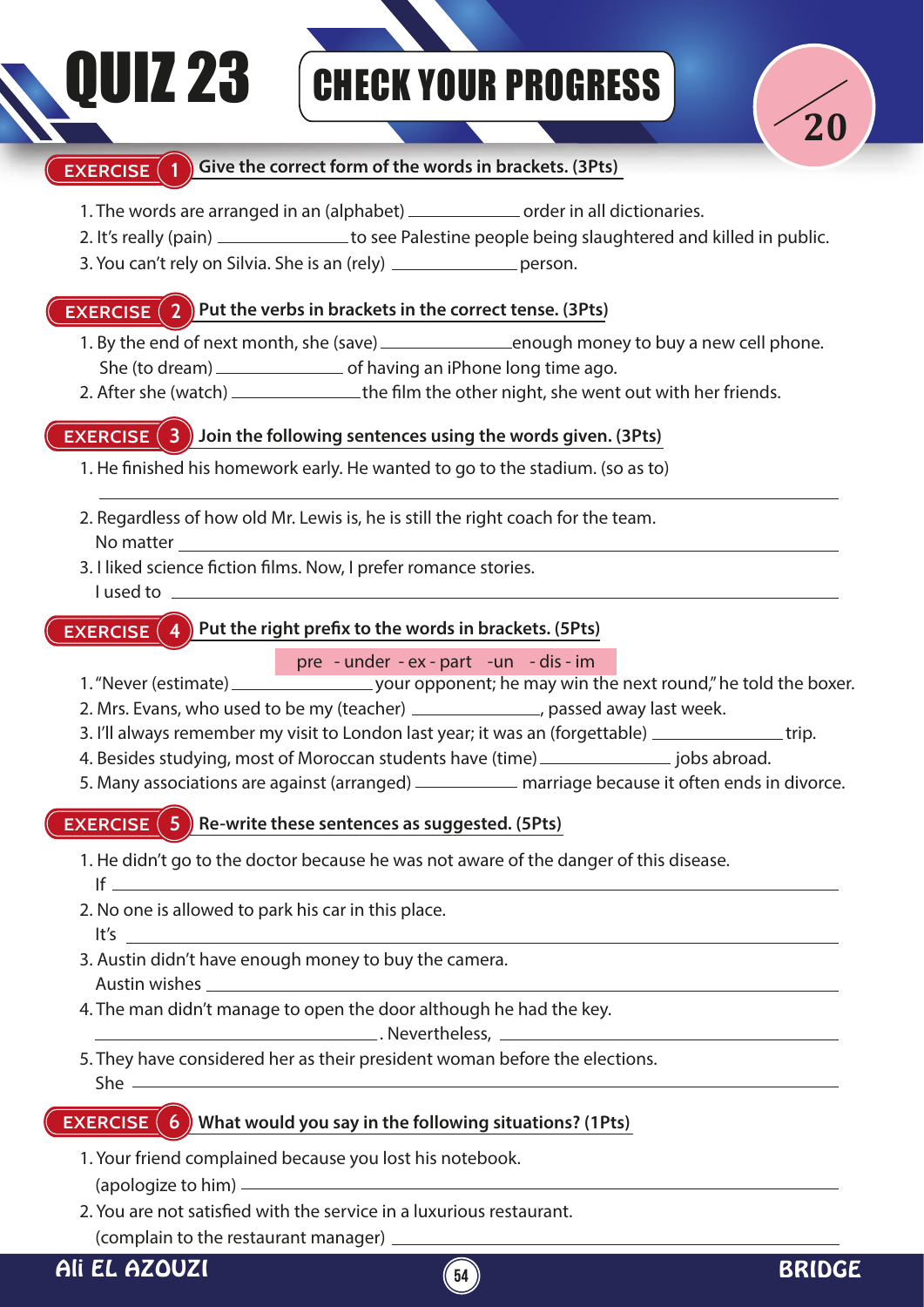

| 45 | Ex. 1 1.shouldn't 2. must 3. should 4. mustn't 5. doesn't have 6. should Ex. 2 1. The doctor told the<br>nurse that the medicine prescribed had not made the patient feel better 2. So as to borrow some<br>books, I went to the library. 3. If only I had not argued with my parents last night. 4. The Cop22 was<br>organized in Marrakesh in November by United Nations. 5. In spite of my work as a doctor for many<br>years, / In spite of working as a doctor/ In spite of the fact that I've worked Ex. 3 1. Although<br>2. due to 3. However 4. whereas Ex. 4 1. broke out 2. slow down 3. handed her paper in/ went out<br>Ex. 5 1. saying 2. whom 3. eating Ex. 6 1. lagree. Girls study better than boys these days./ I disagree.<br>Boys are more intelligent and hardworking than girls. 2. That's really wonderful. Congratulations!<br>3. I am sorry. I have a complaint to make. Your children always make noise in the corridor.                                          |
|----|--------------------------------------------------------------------------------------------------------------------------------------------------------------------------------------------------------------------------------------------------------------------------------------------------------------------------------------------------------------------------------------------------------------------------------------------------------------------------------------------------------------------------------------------------------------------------------------------------------------------------------------------------------------------------------------------------------------------------------------------------------------------------------------------------------------------------------------------------------------------------------------------------------------------------------------------------------------------------------------------|
| 46 | Ex. 1 1. independent 2. humour 3. discrimination 4. resources Ex 2. 1. voluntary . 2. educational<br>3. diversity 4. care Ex 3. 1. who 2. whose 3. where 4. which Ex 4. 1. Peter said that he would sell his<br>new apartment. 2. The two contacts were signed yesterday by the president. 3. If only I had watched<br>the film last night. 4. If I had brought my son a gift, he would not have been mad at me. 5. We<br>organized a meeting in order to improve/ In order to improve our working conditions in the<br>factory, we organized a meeting. Ex 5. 1. have finished - will have posted 2. had bought<br>Ex 6. 1.c 2.d 3.e 4.a                                                                                                                                                                                                                                                                                                                                                  |
| 47 | Ex 1. 1. might 2. who 3. to eat 4. whom Ex 2. 1. that she had bought her a new puppet.<br>2.  has been built in Marrakesh. 3.  had the internet connection, they would buy the products<br>online. 4. Caudle and his friend bought two tickets so that they could watch the match at the<br>stadium. 5.  I had taken a taxi. Ex 3. 1. started/ will have printed 2. had worked/ had been<br>working - moved Ex 4. 1. keep on 2. bring about 3. take off - put on Ex 5. 1. memorize<br>2. complaint 3. aware 4. destruction Ex 6. 1. I am sorry. I called you by mistake. 2. Can you lend me<br>your motorbike to make a delivery?                                                                                                                                                                                                                                                                                                                                                          |
| 48 | Ex 1. 1. needn't 2. drink 3. so as to 4. appeal to Ex 2. 1. Brenda to see an optician before wearing<br>those sunglasses. 2.  was given a diamond ring for her engagement by Clark. 3. If I had bought a<br>ticket, I would have gone to the racing car show. 5. The little girl hid under the table so as not to be<br>seen by the guests. Ex 3. 1. couldn't - was driving 2. had already started 3. built Ex 4. 1. tempting<br>2. Boarding 3. anthem 4. access Ex 5. 1. medical 2. choice 3. apply 4. illiterate Ex 6. 1. He is not<br>only a university professor, but also he is an active member in an NGO/ Not only is he a university<br>professor, but also he is an active member in an NGO. 2. In spite of eating less greasy food, he is fat<br>/ In spite of the fact that he eats less greasy food,/ In spite of the greasy food that he eats, he<br>3. He killed an old lady. Therefore, the police arrested him.                                                            |
| 49 | Ex 1. 1. immigration 2. opportunities 3. housework 4. higher Ex 2. 1. international 2. helpful<br>3. careless Ex 3. 1. Smoking is a bad habit. That's why, it should be forbidden in all public places.<br>2. Some workers are not satisfied with their salaries. As a consequence, they left their jobs. 3. Last<br>month, many flights to Istanbul were cancelled due to the bad weather./ due to the weather being<br>bad./ due to the fact that the weather was bad./ Last month, due to the bad weather,/ due to the<br>weather being bad,/ due to the fact that the weather was bad, many flights 4. The journalist<br>didn't bring the badge. Therefore, the security guard didn't let him in. Ex 4. 1. . when the old man<br>had met the king. 2. I wish I had brought my camera to take some photos. 3.  I used to meet in<br>this restaurant has become my best friend. 4.  is being built downtown. Ex 5. 1. playing 2. had<br>finished 3. will have left Ex 6. 1.a 2.b 3.d 4.c |